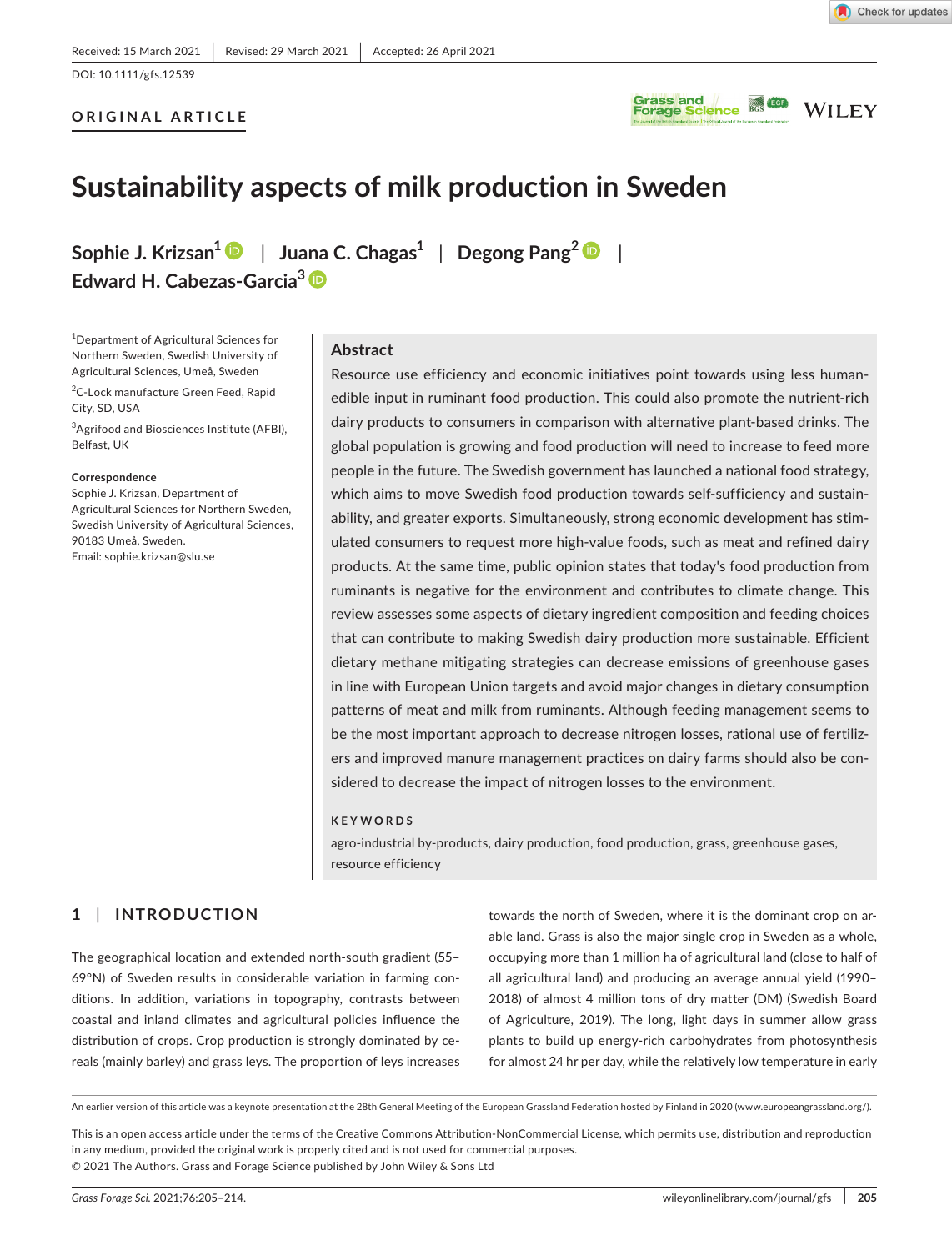**206 | WILEY-Forage Science #69 | CONSTRUCTER | CONSTRUCTED AT ALL CONSTRUCT ALL CONSTRUCT ALL** 

summer reduces lignification, promoting a potential high feeding value, but forage needs to be conserved for supply all year round. The cold winters are also beneficial contributing to a generally lower pressure of pests. Domestic milk production based on grass will play an important role in the future in Swedish agriculture, food production and food industry.

Long-term fluctuations in grain prices on the world market have raised economic concerns and promoted the production and feeding of high-quality forages in ruminant production systems. Despite this, intensive milk production in Sweden is still supported by high amounts of concentrate feed (Swensson et al., 2017). Greater use of concentrate feed means that fertile agricultural land is devoted to animal feed production and that more pesticides are needed, resulting in a greater environmental footprint. A large proportion of feed resources fed in ruminant production systems could be used directly as human foods, or utilized with higher efficiency in poultry and pig production. Additionally, changes in biodiversity and ecosystem services following changes in the land use are rarely measured and accounted for in the food value chain seeking to meet consumer preferences and demands (Cederberg et al., 2018).

The global population is growing and, although food production has increased markedly in the past 50 years, it will need to increase significantly to feed a population of more than 11 billion people by the next century. Even today, not everyone has access to sufficient protein and energy from their diet (FAO, 2018). At the same time, strong economic development is influencing the global demand for food products. Swedish food consumption and food trade patterns have changed in recent decades, mainly towards increased consumption of high-value foods with a larger environmental footprint, such as meat and refined dairy products (in contrast with low-value foods such as fresh milk, flour and potatoes). These changes impose a measurable burden of food consumption and trade on the environment, e.g. through greater use of agrochemicals and greenhouse gas (GHG) emissions (Cederberg et al., 2019). According to Bryngelsson et al. (2016), methane (CH<sub>A</sub>) and nitrous oxide  $(N,O)$  emissions from agriculture must be reduced to meet an emissions allowance in line with European Union (EU) targets of 300-1300 kg  $CO<sub>2</sub>$ -equivalents per capita and year by 2050.

In 2017, the Swedish government launched a National Food Strategy (Government Bill 2016/17:104) to increase domestic food production by 2030 through active food policy (Regeringskansliet, 2017). The strategy involves the entire food supply chain and is intended to secure increased and sustainable food production for global food security, higher self-sufficiency and increased export. Food production from ruminants is well-suited for Swedish conditions, but will have to adapt to meet climate targets and employ innovative marketing to maintain consumer confidence in safe and low-emitting food. Additionally, Sweden has committed to realize several environmental goals until 2045 of which reduced climate impact, non-toxic environment, no eutrophication and sustained diversity of the agricultural landscape are of most relevance for agricultural food production (Swedish Board of Agriculture, 2021). This paper deals with some nutritional and future aspects of Swedish dairy production systems from a science-based

view, which, if implemented, could contribute to more sustainable milk production.

# **2** | **SWEDISH DAIRY PRODUC TION SYSTEMS**

Swedish agriculture is undergoing a continuous structural transformation. It is most evident in milk production where the increased pressure of profitability and productivity has uniformly developed towards increased yield and a reduced number of dairy farms. Today there are around 3,000 dairy farms in Sweden, but in 1976 there were more than 50,000. However, the amount of milk produced has decreased by only half of the decrease in the number of dairy cows in the country (in percentage terms), as individual farms have expanded considerably, while also obtaining significantly more from every hectare and from every animal. For example, in 2019, 2015, 2010 and 2002 one hectare of ley yielded an average of 5,240, 5,210, 4,690 and 4,380 kg DM/ha, respectively. An average dairy cow today produces about 8,700 litres of milk per year, but in 1970 the corresponding figure was only around 4,000 litres (Swedish Board of Agriculture, 2019). Overall milk production has decreased 16% in Sweden between 1999 and 2018, and the main reasons given are high investment costs for medium-sized farms and high costs for feed. Import of red meat and cheese has simultaneously increased (IVA, 2019).

At the same time, the number of dairy cows has decreased twice as much as the decline in milk production (Swedish Board of Agriculture, 2019). This fits relatively well with the doubling of the average annual milk production per cow in Sweden. However, Guinguina (2020) showed that, at a population level, milk production has been increasing at a decreasing rate from 3.1% to 0.6% between 1974 and 2018 (Figure 1), which clearly illustrates that increases in efficiency will not be reached from increased milk production anymore, rather only from increased feed efficiency on population level.



**FIGURE 1** The average change in annual milk production per cow in Sweden (from Guinguina, 2020)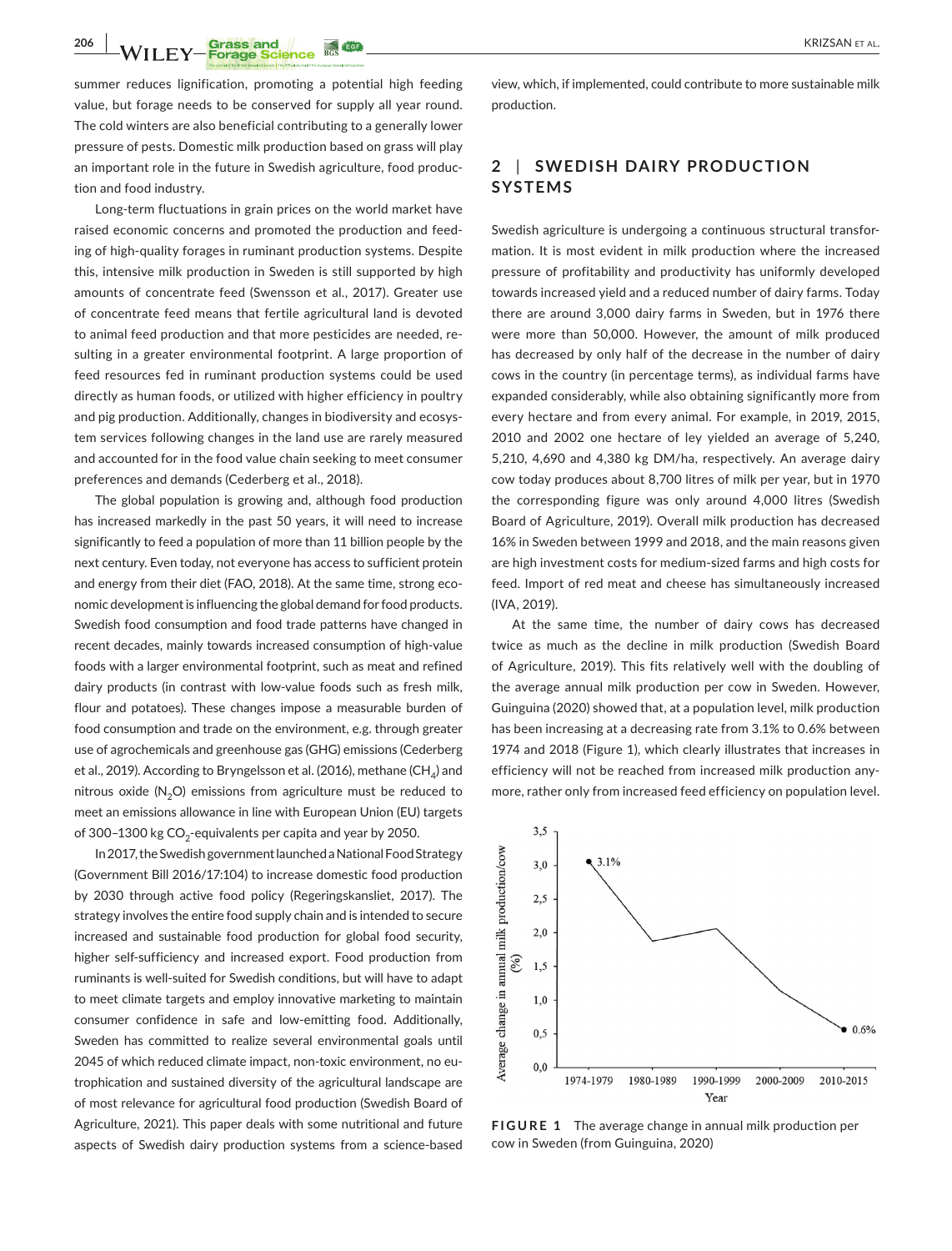From a global perspective, a large proportion of the area currently used for food production within the European Union is estimated to lose its food-producing capacity, due to climate change, salinity and erosion. On the contrary, Sweden will still have access to the most important natural goods like fields, pasture and water for food production. However, in large parts of Sweden, for mainly climate reasons (short growing season) it is only possible to grow forage and feed-grade grain which emphasizes the importance of sustained food production from ruminants. Despite the good conditions for milk and meat production in Sweden, the self-sufficiency of milk and dairy products are only at about 74 percent (of which cheese just over 40 percent) and beef of 54 percent (IVA, 2019).

Further food production from ruminants is characterized by low efficiency of resource use, despite grass providing the majority of total DM intake in dairy cow diets. Ruminants have a low feed conversion ratio and a long reproduction interval, resulting in a large proportion of dietary energy being used for maintenance. Despite this, ruminants have been shown to perform better than monogastrics in comparison to human-edible efficiency of energy and protein for different livestock production systems (Gill et al., 2010) (Table 1). Depending on diet composition, even greater differences in edible feed conversion ratio (eFCR) have been observed. Pang et al. (2018) fed diets consisting of grass silage and concentrate in a ratio of 661:339, and reported eFCR for energy and protein of between 0.92 and 4.56 MJ/MJ edible input and between 0.94 and 4.15 g/g edible input, respectively, when a by-product-based concentrate replaced a conventional grain-based concentrate in dairy cow diets. There were no effects of concentrate source on feed intake, milk production, diet digestibility or  $CH<sub>A</sub>$  emissions, and there were indications of a better energy status in cows fed the concentrate made of byproducts compared with the grain-based concentrate. Notably, the eFCR for both energy and protein was greater when the cows were fed high- rather than low-digestibility grass silage (Pang et al., 2018).

Guinguina (2020) evaluated the effects of reducing the dietary starch content by replacing cereal grain with a fibrous by-product mixture, on the performance of early-lactation dairy cows fed a grass silage-based diet. They found that feed intake, milk yield and energy status were not affected by concentrate type, and observed

**TABLE 1** Comparative efficiency of different livestock production systems in the USA (adopted from Gill et al., 2010)

|              | <b>Energy efficiency</b> |                               | <b>Protein efficiency</b> |                               |
|--------------|--------------------------|-------------------------------|---------------------------|-------------------------------|
| Product      | Total <sup>a</sup>       | Human-<br>edible <sup>b</sup> | Total <sup>a</sup>        | Human-<br>edible <sup>b</sup> |
| Milk         | 0.25                     | 1.07                          | 0.21                      | 2.08                          |
| <b>Beef</b>  | 0.07                     | 0.65                          | 0.08                      | 1.19                          |
| Pigs         | 0.21                     | 0.30                          | 0.19                      | 0.29                          |
| Poultry meat | 0.19                     | 0.28                          | 0.31                      | 0.62                          |

<sup>a</sup>Total efficiency calculated as outputs of human-edible energy and protein divided by total energy and protein inputs.

 $^{\rm b}$ Human-edible efficiency calculated as outputs of human-edible energy and protein divided by human-edible inputs.

**EXRIZSAN ET AL.** 207 substantial improvements in eFCR. Ertl, et al. (2015) observed a higher propionate content and lower acetate to propionate ratio

in vitro for a diet supplemented with by-products compared with a control concentrate mixture. They attributed this to more easily fermentable fiber such as pectin and hemicellulose in the by-products, which was assumed to stimulate propionate formation, and to higher abundance of *Prevotella*. They also speculated that by-products, which stimulate propionate formation and gluconeogenesis in dairy cows may be beneficial, particularly during early lactation, through improved energy efficiency (Ertl, et al., 2015). Similarly, Guinguina (2020) recorded lower  $CH<sub>A</sub>$  emissions from dairy cows fed concentrate in the form of by-products rather than cereal grains.

Feeding agro-industrial by-products is often suggested as a viable option to improve sustainability in terms of human-edible output in dairy production (Dann et al., 2014; Ertl et al., 2015, 2016; Whelan et al., 2017). Total recorded use of agro-industrial by-products in commercial feeds for farm animals was 535,989 ton in Sweden in 2014 (Swedish Board of Agriculture, 2014). Up to 80% of these byproducts were fed to ruminants and most were produced domestically. In Sweden, imported rapeseed by-products comprise 20% of the total amount of agro-industrial by-products used in ruminant production systems, while at the same time there is a surplus of dried distillers' grain, which is exported to Europe (Swedish Board of Agriculture, 2014). Efficient use of non-human edible feed resources produced locally or nationally could improve the resource use efficiency of dairy food production in Sweden.

# **3** | **DAIRY FOOD CONSUMPTION PATTERNS AND CLIMATE CHANGE**

Worldwide consumption of ruminant meat and dairy products are prospected to increase due to a growing global population that will demand nutritious food. Also food trade patterns in developed countries indicate that consumers will request more meat and refined dairy products (FAO, 2018). However, there are deviations from these dietary preferences e.g. the plant-based food industry has rapidly developed in recent years. Plant-based food is an industry incentive itself, but also several dairy companies have broadened their product portfolio to include plant-based beverages to keep consumers and to increase profit. There is an ongoing debate about the relative sustainability of animal- versus plant-based food sources driven by the different food category contribution to GHG emissions, the main contribution to climate change through global warming. Despite that, recent satellite data suggest that the fossil fuel industry contributes twice as much to  $CH<sub>4</sub>$  emissions than agriculture (Howarth, 2019). The human dietary changes are suggested by several researchers as an inevitable and efficient mean to fulfil European Union (EU) climate targets of emission allowances per capita to meet the global 2°C limit (European Commission, 2011). Hedenus et al. (2014) stated that due to lack of expected reductions in other GHG-emitting sectors, like energy, improved technology and productivity of the agricultural sector is not enough to prevent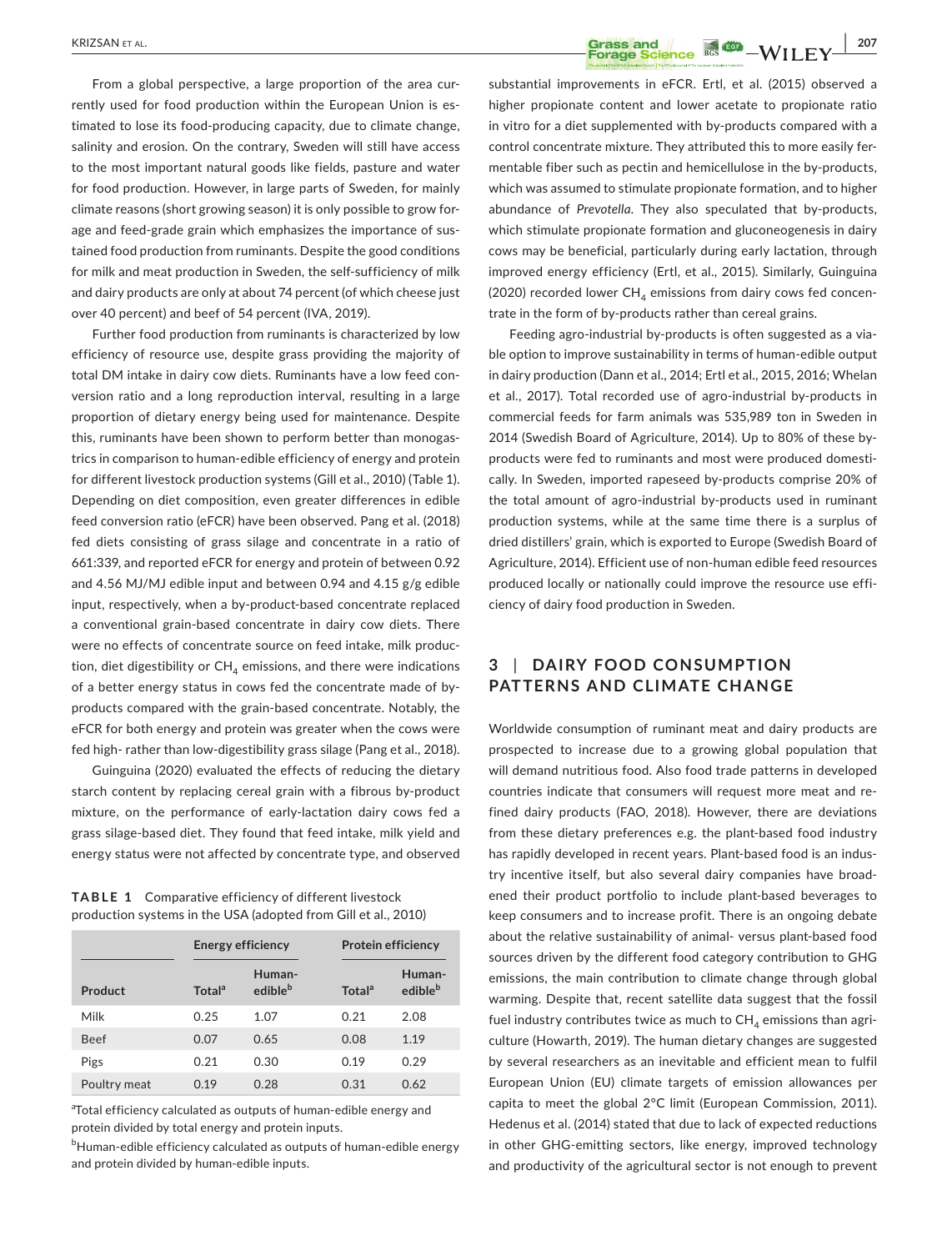**208 | WILEY-Forage Science #69 | CONSTRUCTER | CONSTRUCTED AT ALL CONSTRUCT ALL CONSTRUCT ALL** 

global warming, and additionally meat and dairy consumption should be substantially reduced. Bryngelsson et al. (2016) predicted that the Swedish food-related mitigation of  $CH<sub>4</sub>$  and N<sub>2</sub>O can be reduced enough to meet the EU 2050 climate targets, but demand cuts by 50% or more in ruminant meat consumption. Continued consumption of non-ruminant meat or dairy products can be accommodated within the climate targets, but high dairy consumption is only compatible with the 500 kg  $CO<sub>2</sub>$ -eq target if there are substantial advancements in technology. Short-term technology advancements of relevance should aim at reducing emissions from manure, decrease fertilizer use in crop production and dietary mitigation of enteric  $CH<sub>A</sub>$  production.

Grant and Hicks (2018) made life cycle assessment analysis of almond, soy and dairy milk. The results showed that the choice of functional unit had a strong influence of the outcome of the analysis. Despite long transportations of almond and soy, dairy milk showed higher impact when using a volumetric functional unit than when compared with a nutritional functional unit of kg protein. Smedman et al. (2010) compared beverages in terms of nutrient density related to an assessment of the products GHG emission (Figure 2). Low nutrient densities of carbonated water, soft drink, beer, red wine and oat drink gave a low index value, orange juice and soy drink had similar index, and dairy milk clearly the highest due to the higher nutrient density. In a recent publication of the importance of milk consumption during different human life stages Givens (2020) concluded that replacement of dairy products with plant-based food has to be made based on relative functionality, and emphasized important traits like hypotensive and muscle protein synthesis stimulation effects rather than simple comparisons of nutrient content.

Cederberg (2017) pointed out increasing consumer interest in environmentally friendly milk and beef production in grass-based certified systems that can achieve long-term sustainability. Swedish dairy production is based on grass in crop rotation and grazing of both arable areas and permanent grasslands. Most of the production utilizes land less suitable for growing cereals or annual legumes. Dairy production and grasslands prevent afforestation thus maintaining landscapes and biodiversity. In a global comparison, Swedish dairy production is characterized by efficient nutrient management,



**FIGURE 2** Nutrient density to climate impact (NDCI) index of different beverages (from Smedman et al., 2010)

low use of inputs such as chemical fertilizers, crop-protection and antibiotics. The dairy farms are also crucial for rural economic livelihoods as every farm creates and maintains an average of seven jobs, mainly in the rural areas.

Additionally, a further decrease in milk production and consumption will increase the climate impact from ruminant meat production in Sweden, since beef from dairy cows constitute about 2/3 of Swedish beef production. For every litre of milk, 70 grams of beef is produced with the current production system in Sweden, lowering climate impact from Swedish beef production by 35%–50% compared to specialized beef production (Anna-Karin Karlsson, Norrmejerier, personal communication). It is important that these values of Swedish milk production are measurable and communicated with policy makers and consumers. An initiative that could be made from dairy companies is to define and award sustainable dairy farms giving benefit according to a low-input of human-edible feed, circular systems, and good animal health and welfare. Schader et al. (2015) predicted that food can be produced from ruminants fed a grassland-based diet without any human-edible concentrate supplementation in the future. It was suggested that enough food will be produced, and such food system will also reduce environmental impacts. Schader et al. (2015) stressed the value of grasslands as carbon sink and suggested that the challenge to livestock feed industry will be to further improve the use of agricultural residues and agro-industrial by-products to produce high-quality feedstuffs.

## **4** | **OPTIMIZING PRODUC TION BY PRECISION FEEDING**

The most basic way to decrease emissions is precision feeding i.e. formulate rations to meet nutrient requirements to avoid both under- and overfeeding, and maximize production. Alternatively expressed, to optimize microbial protein synthesis or improve efficiency of dietary nutrient use to decrease  $CH<sub>A</sub>$  production per unit of animal product (Hristov et al., 2013). Hristov et al. (2013) also emphasized the need for improving feed analyses and forage quality as efficient mitigation strategies. These strategies are relevant for both developing and developed countries, but the effect is likely greater in developing countries.

Grass yield as well as nutritional and ensiling quality are important factors in optimizing ruminant livestock production systems. It is established that early-harvested grass from spring growth generally produces highly digestible silage that can support higher milk yield with less concentrate feed than grass harvested at a more mature stage (Ferris et al., 2001; Randby et al., 2012; Rinne et al., 1999). Randby et al. (2012) fed early harvested grass silage with 747 g digestible organic matter (OM)/kg DM, with and without concentrate supplementation, and found that total DM intake and milk yield increased with increased concentrate supplementation. They cited metabolizable protein deficiency in early lactation as the main reason for the reduction in milk yield of cows fed silage only. To optimize forage utilization on a dairy farm, it is important to know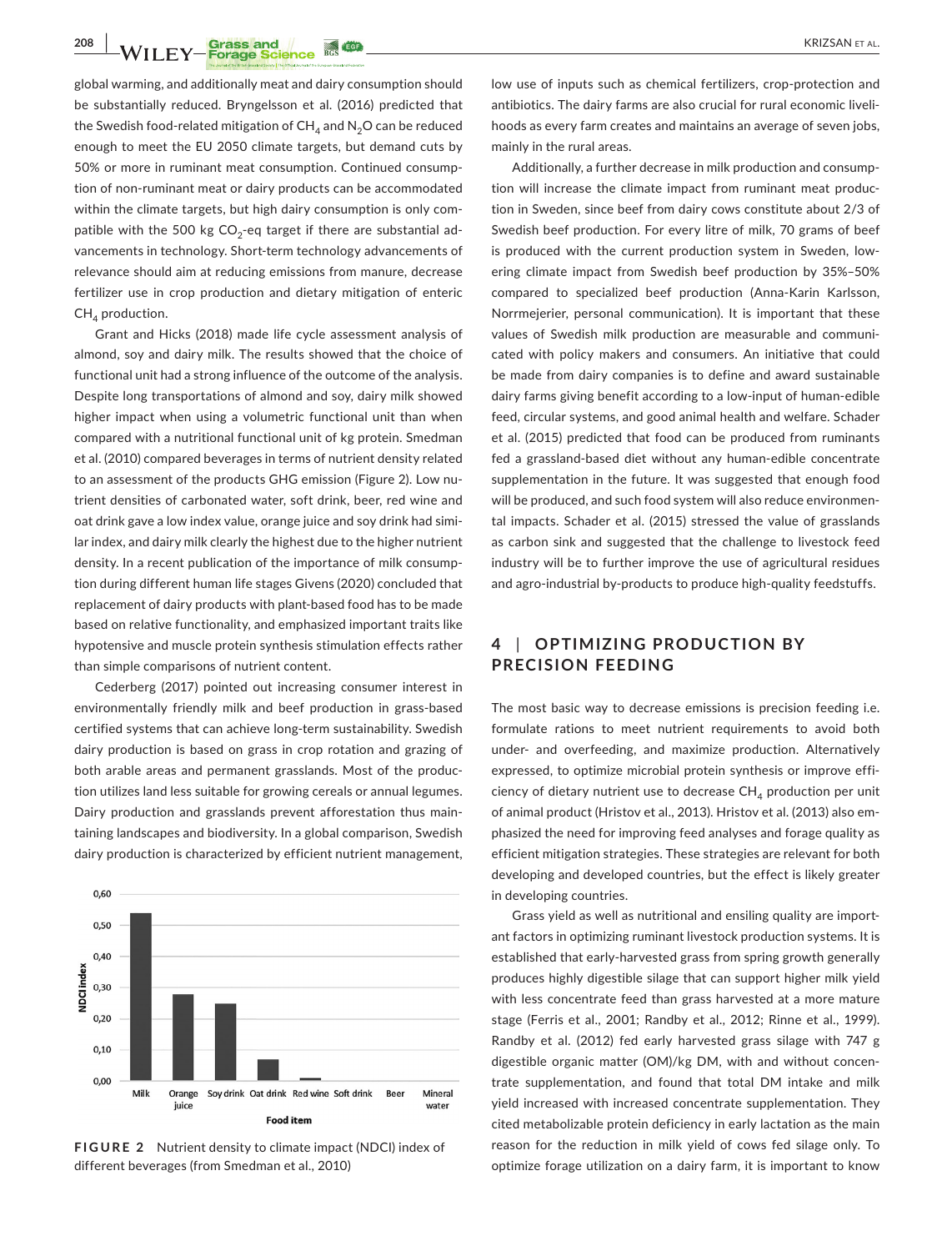the quantitative effects of digestible OM concentration *(D*-value) and harvest time of grass silage on intake and milk production, and how these responses influence other factors, such as production level and concentrate supplementation (Pang, 2018). Fermentationrelated factors are indicative of the efficiency of forage conservation and of modifications in the carbohydrate and nitrogen fractions during conservation, and affect silage intake (Huhtanen et al., 2007; Krizsan and Randby, 2007). The Swedish growing season for grass, i.e. average temperature above  $+5$ °C, is now more than 10 days longer than it was 50 years ago (Gustavsson, 2017). This extended growing season is generating interest in using leys for forage production, including new varieties, and is creating demand for continued knowledge of forage nutritive value and harvesting regimes.

#### **4.1** | **Intake**

Feed intake is the most important single nutritive factor influencing production of dairy cows (Huhtanen, Rinne et al., 2011; Mertens, 1994). Variations in the nutrient supply for ruminants are mostly related to forage characteristics, which is defining the intake potential (Huhtanen et al., 2007; Mertens, 1994). Feed is also often the largest single cost for dairy farmers. It is not always clear whether a given feeding regimen/diet or the inherent potential of the cow is limiting milk production. Friggens et al. (1998) conducted a crossover trial examining the effect of feed quality on the relationship between intake and stage of lactation in dairy cows, and found that milk yield was significantly lower for cows fed the lower-energy diet than for cows offered the high-energy diet. After cross-over of diets, the cows adapted their milk yield to the quality of the new diet, and not to their previous level of production.

Krizsan et al. (2014) used individual milk yield data from dairy cow cross-over trials to evaluate feed intake prediction models. In their meta-analysis approach, individual milk yield data from previous period (prospective), observed period (retrospective) and average overall periods were combined with current feed data in intake prediction models for dairy cows and were compared with observed intake in the current period. They concluded that using observed milk yield as a model input in predictions of feed intake can be substantially affected by dietary factors. However, using a standardized milk yield according to Huhtanen, Rinne, et al. (2011) improved the predictions of feed intake and provided a more robust model reflecting the potential of the cow (Krizsan et al., 2014). Milk yield as a model input in intake predictions can be substantially affected by current diet, generating errors in estimates of future feed intake and milk production if the economically optimal diet deviates from the current diet (Krizsan et al., 2014).

#### **4.2** | **Digestibility**

Faecal energy is a greater and more variable loss of feed gross energy than  $CH<sub>4</sub>$  and urinary energy, and therefore accurate determination

**EXAMPLE AND RESOLUTE A LACK CONSTRUCTED ASSESSMENT A LACK CONSTRUCTED AND RESOLUTE A LACK CONSTRUCTED AND RESOLUTE A LACK CONSTRUCTED AND RESOLUTE A LACK CONSTRUCTED AND RESOLUTED A LACK CONSTRUCTED A LACK CONSTRUCTED A L** 

of digestibility is essential in determination of silage metabolizable energy concentration and forage intake potential. Variations in forage OM digestibility (OMD) cannot be satisfactorily predicted from feed chemical composition (Huhtanen et al., 2006). In in vivo approaches, the feeding value of diets is determined from digestibility coefficients, determined in trials with sheep fed a maintenance level of intake, and proximate analysis. However, due to the large amounts of forage and labour required when conducting digestibility trials, different in situ and in vitro methods have been developed and successfully related to in vivo data on OMD. Krizsan et al. (2012) compared the use of different in vitro and in situ methods in empirical and mechanistic predictions of in vivo OMD for a wide variety of forage types. They achieved the smallest prediction error of forage in vivo OMD by using in situ-determined indigestible neutral detergent fibre (iNDF) content when forage-specific equations for lucerne and straw were used. Krizsan et al. (2015) showed that the iNDF concentration is not altered during ensiling of grass (Figure 3). A close relationship between near-infrared reflectance spectroscopy (NIRS) values and iNDF in grass silage has been reported by Nousiainen et al. (2004). These results support the development of a high-throughput NIRS application by farm service laboratories to predict forage OMD based on in situ-determined iNDF. Huhtanen et al. (2010) were able to predict forage in vivo OMD from iNDF and NDF with a prediction error of only 0.008 g/kg.

Pang (2018) found that every 10 g/kg DM increase in silage digestible OM/kg DM (*D*-value) resulted in a 0.39 and 0.24 kg increase in milk yield in cows fed primary growth and regrowth silage, respectively. These values correspond to the increase of 0.26 kg by Huhtanen (1994), 0.27 kg by Rinne (2000) and 0.30 kg by Pang et al. (2019). Milk yield is positively related to dietary intake of



**FIGURE 3** Linear relationship between in vivo organic matter digestibility (OMD) and ash-free indigestible neutral detergent fibre (iNDFom) (both g/kg dry matter (DM)) in grass and corresponding silage samples. Coefficient of determination  $(R^2)$  and root mean square error (RMSE) of the regression equations are given (from Krizsan et al., 2015)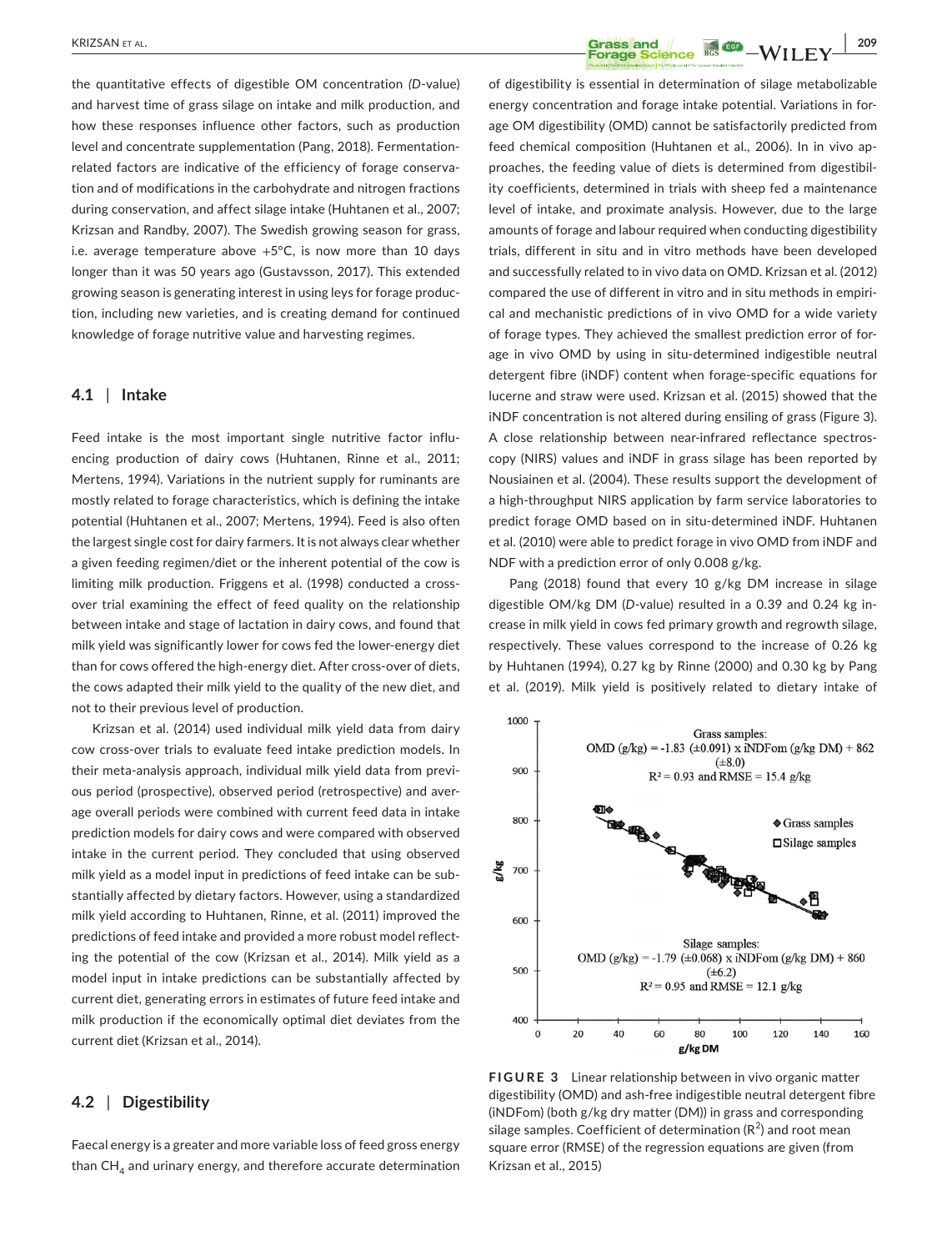**210 • WILEY-Forage Science 16. 459 • CONSUMING THE CONSUMING THE CONSUMING THE CONSUMING THE CONSUMING THE CONSUMING THE CONSUMING THE CONSUMING THE CONSUMING THE CONSUMING THE CONSUMING THE CONSUMING THE CONSUMING THE CO** 

metabolizable energy and the response to changes in silage *D*-value is positively correlated with intake of metabolizable energy (Pang et al., 2019). The response of 0.109 kg energy-corrected milk yield per MJ additional metabolizable energy intake reported by Pang et al. (2019) compares well with the 0.114 kg energy-corrected milk yield per MJ found by Huhtanen et al. (2003). This suggests that the additional metabolizable energy from increased feed intake resulting from improved silage quality is used with at least the same relative efficiency for milk production as additional metabolizable energy from concentrates.

Flaten (2002) and Gunnarsson et al. (2014) identified economic initiatives related to choice of harvesting strategy following early harvest of the spring growth grass. The profit of farms applying a three-cut system was greater than that of farms applying a two-cut system, despite the greater costs of crop management and labour input for the three-cut system. Flaten (2002) also found that more expensive concentrate feeds have to be supplied in Norwegian dairy production when the two-cut system was applied. This is in line with suggested greater yield of grass in three-cut systems (Martinsson and Eriksson, 2010) and good milk



**FIGURE 4** (a) Global estimated emissions by species. (b) Emissions from cattle milk and beef supply chains. Source: GLEAM (modified from Gerber et al., 2013)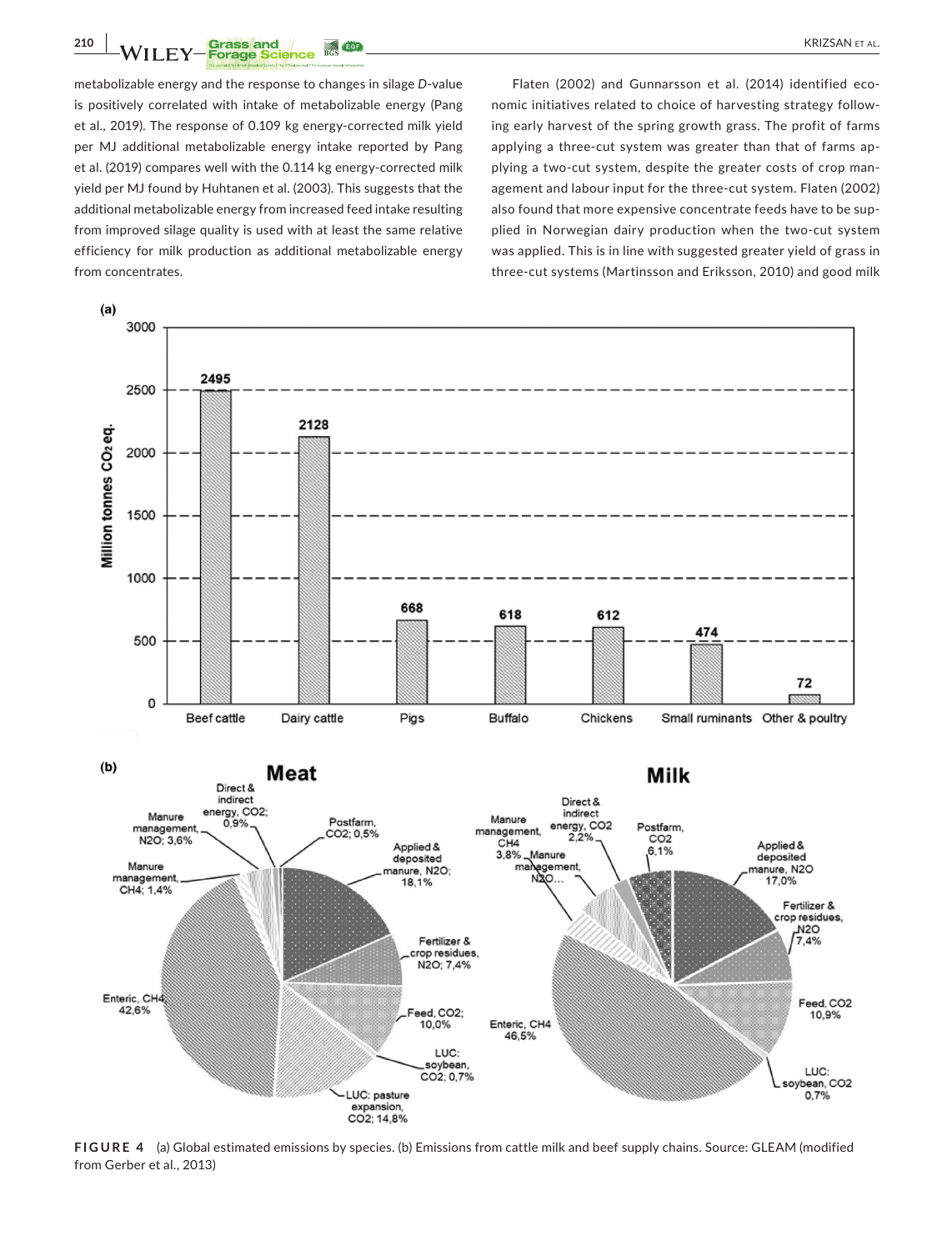yield response of cows fed third-cut silage (Pang, 2018; Sairanen et al., 2016).

Dietary  $CH<sub>A</sub>$  mitigation strategies.

Today, livestock supply 13% of the energy in human diets (Smith et al., 2013) and are responsible for around 14% of total anthropogenic GHG emissions (7.1 Gt  $CO_2$ -equivalents per year; Gerber et al., 2013). It is clear that cattle (beef and dairy) produce more total GHG emissions than other animal species (Figure 4). Enteric fermentation in cattle contributes most to these GHG emissions, followed by  $N<sub>2</sub>O$  emissions from soil and manure management (Gerber et al., 2013). Since global production of meat is projected to increase from 229 million ton in 2000 to 465 million ton in 2050, and milk production is projected to increase from 580 to 1,043 million ton, it is likely that ruminants will continue to contribute to GHG emissions in the future, even if monogastric farm animals meet much of the increase in demand for meat. Regional average CH<sub>4</sub> emission intensity ranges from 1.2 to 7.5 kg CO<sub>2</sub>-eq./ kg of milk (FAO, 2010). This range reflects the variable intensity and productivity of global livestock production and indicates that GHG emissions could still be reduced through increases in agricultural productivity and efficiency. Bryngelsson et al. (2016) concluded that consumption pattern likely has to change, and that high dairy consumption is only compatible with the targets if there are substantial advances in technology. Reducing food waste would play a minor role in meeting the climate targets, lowering emissions by only an additional 1%–3%.

Hedenus et al. (2014) suggested that future implementation of efficient mitigation technologies can avert the need for dietary change. In future predictions, they included dietary mitigation of enteric  $CH<sub>A</sub>$ from supplementation of fat, estimated to reduce emissions by up to 20% in non-pasture fed animals. Chagas et al. (2019) evaluated different dietary mitigation strategies in a large in vitro experiment that included chemical inhibitory compounds, plant-derived inhibitory treatments and different potentially  $CH<sub>4</sub>$ -reducing diets. They found that inclusion of the natural anti-methanogenic red seaweed *Asparagopsis taxiformis* at a level of 0.5 mg/g (OM basis) resulted in almost complete inhibition of  $CH<sub>4</sub>$  production, with little impact on rumen fermentation parameters. These results are in line with earlier findings that production of  $CH<sub>4</sub>$  was decreased by 84.7% at an *A. taxiformis* inclusion level of 1 mg/g (OM basis), while doses greater than 2 mg/g (OM basis) decreased  $CH<sub>A</sub>$  production by more than 99% (Machado et al., 2016). A recent in vivo experiment by Stefenoni et al. (2019) involving inclusion of *A*. *taxiformis* at 0.5 g/kg of DM intake decreased  $CH_4$  emissions in lactating dairy cows by 80%, with no negative effects on DM intake or milk yield. These results suggest that natural bioactive compounds produced by *A*. *taxiformis* can act as a strong natural inhibitor of  $CH<sub>A</sub>$  production and could form part of an effective strategy to mitigate  $CH<sub>4</sub>$  emissions caused by domesticated ruminants. The effect of *A. taxiformis* on milk quality is at present investigated in in vivo experiments with dairy cows, and despite the strong promising inhibitory effect on  $CH<sub>4</sub>$  the total environmental gain will likely be diminished when regarding an upscaling and production of a tropical seaweed for all dairy cows in northern Europe.

## **5** | **NITROGEN EFFICIENCY**

In ruminant production systems, nitrogen (N) inputs from fertilizer, feed and manure have been identified as the major sources of N excretion and associated environmental impacts (Powell et al., 2013). European data suggest that agriculture is the main contributor to N pollution, accounting for approximately 78% of total N entering surrounding ecosystems (Sutton, Billen, et al., 2011). The N in manure deposited on pasture and on flooring in free stall housing can run off into surface water, leach into soil or volatilize to gases such as ammonia, which affects air quality, and  $N_2O$ , a potent GHG with a much higher  $CO<sub>2</sub>$  equivalence factor (298) than  $CH<sub>4</sub>$  (IPCC, 2007). The main sources of  $N<sub>2</sub>O$  from agriculture are connected with nitrification and denitrification processes in soil. Farms emit  $N<sub>2</sub>O$  that is originating mostly from N fertilizers (organic manure or inorganic fertilizers), direct N deposition by confined animals or manure storage (Adler et al., 2015). There is also enteric  $N<sub>2</sub>O$  release by ruminants, but it has a 9-fold lower impact on total  $N<sub>2</sub>O$  emissions than manure (Prusty et al., 2014).

The proportion of feed N consumed by dairy cows that is captured in milk is on average 28%, representing poor efficiency of converting feed N into milk (Foskolos and Moorby, 2018). Thus, increased N use efficiency (NUE; feed N consumed that is secreted as milk N) in ruminant production systems can be a key factor to improving N management and reducing the environmental impact (Sutton, Howard, et al., 2011). Reductions in dietary crude protein (CP) or feeding CP:energy balanced diets can increase the NUE and can be considered as a feasible N mitigation option (Hynes et al., 2016). Kidane et al. (2018) reported that gradually decreasing dietary CP from 175 to 130 g/kg DM increased NUE and reduced urinary N excretion without affecting production. Comparatively, Colmero and Broderick (2006) reported that feeding more than 165 g CP/kg diet DM did not increase yield of milk and protein, while urinary N excretion increased linearly with increased dietary CP concentration. Although feeding management seems to be the most important approach to decrease N losses, rational use of fertilizer and improved manure management practices on dairy farms should also be considered to decrease the N impacts on the environment.

## **6** | **CONCLUSIONS**

Milk production in Sweden holds a high standard, but is currently based on resource-intensive dairy feed production with consequences for the environment. Milk yield per cow has more than doubled within the past half century. It is likely that the future possibility to decrease the environmental footprint of dairy production in Sweden through increased productivity will be marginal. Dairy cows have the ability to utilize human-inedible resources and can sustain a large part of their milk production on high-quality grassbased diets. It is crucial to develop productive sustainable grasslands through better management, feed evaluation and improved varieties, which can exploit changes in climate and seasonal variations to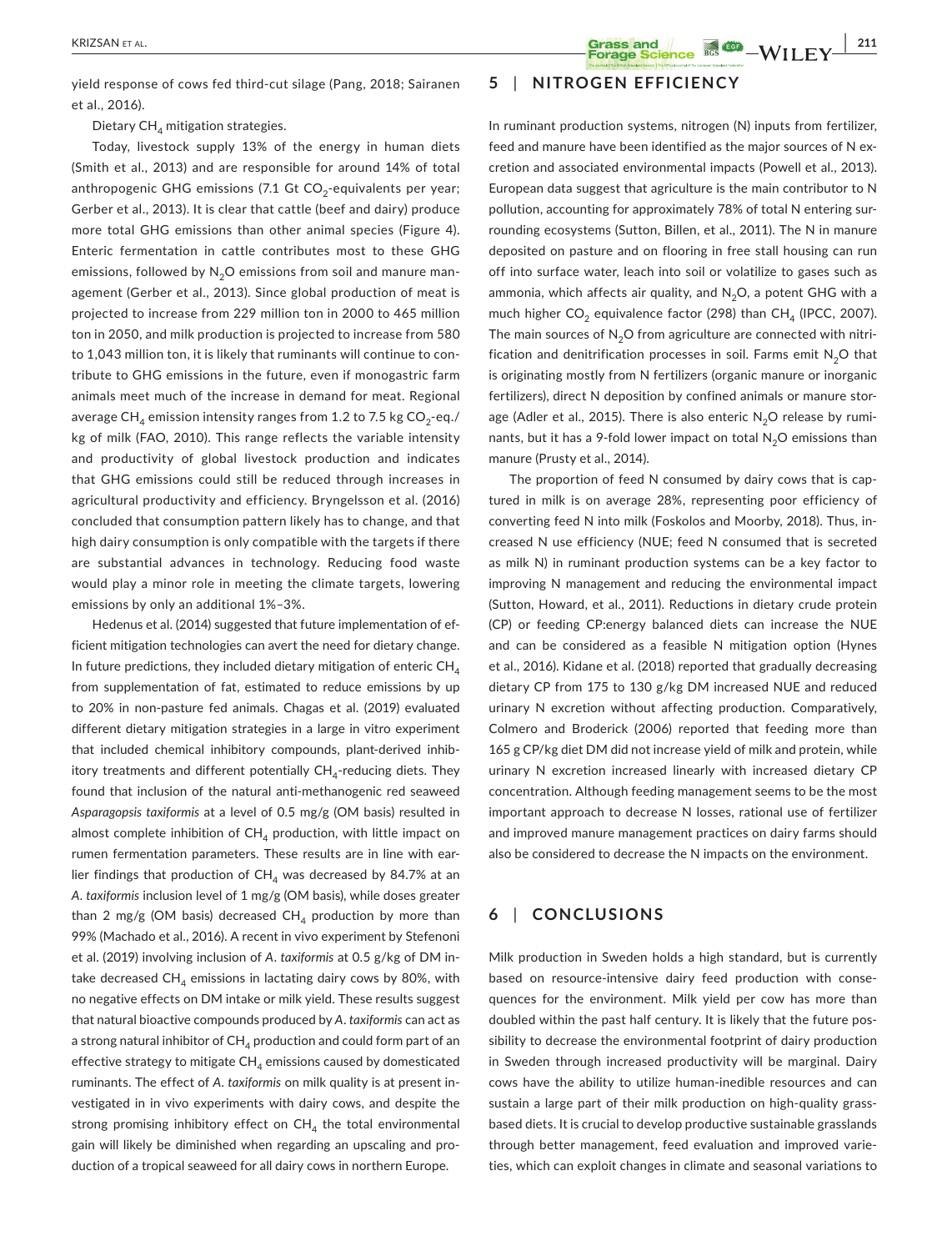**212 |**  KRIZSAN et al.

increase productivity. Grass-based ruminant food production with implementation of efficient methane mitigation strategies could be a sustainable part of an ecological carbon cycle and preserve important agricultural ecosystem services. Future evaluation of sustainable milk production should encounter additional values like animal welfare, biodiversity, land use and edible resource use efficiency, but also emphasize consumer interests and communication.

## **AUTHOR CONTRIBUTION**

Sophie Julie Krizsan: Conceptualization (lead); Investigation (lead); Project administration (lead); Resources (lead); Writing-original draft (lead). Juana Chagas: Conceptualization (supporting); Data curation (supporting); Investigation (supporting); Writing-original draft (supporting). Edward Garcia: Conceptualization (supporting); Investigation (supporting); Resources (supporting); Visualization (supporting); Writing-original draft (supporting). Degong Pang: Conceptualization (supporting); Formal analysis (supporting); Investigation (supporting); Methodology (supporting); Project administration (supporting); Resources (supporting); Visualization (supporting); Writing-original draft (supporting).

## **ORCID**

*Sophie J. Kri[zsan](https://orcid.org/0000-0001-5498-8518)* <https://orcid.org/0000-0002-9424-3884> *Degong Pang* <https://orcid.org/0000-0001-5498-8518> *Edward H. Cabezas-Garcia* [https://orcid.](https://orcid.org/0000-0001-7648-904X) [org/0000-0001-7648-904X](https://orcid.org/0000-0001-7648-904X)

#### **REFERENCES**

- Adler, A. A., Doole, G. J., Romera, A. J., & Beukes, P. C. (2015). Managing greenhouse gas emissions in two major dairy regions of New Zealand: A system-level evaluation. *Agricultural Systems*, *135*, 1–9. [https://doi.](https://doi.org/10.1016/j.agsy.2014.11.007) [org/10.1016/j.agsy.2014.11.007](https://doi.org/10.1016/j.agsy.2014.11.007)
- Bryngelsson, D., Wirsenius, S., Hedenus, F., & Sonesson, U. (2016). How can the EU climate targets be met? A combined analysis of technological and demand-sidechanges in food and agriculture. *Food Policy*, *59*, 152–164.<https://doi.org/10.1016/j.foodpol.2015.12.012>
- Cederberg, C., Henriksson, M., & Rosenqvist, H. (2018). Ekonomi och ekosystemtjänster i gräsbaserad mjölk- och nötköttsproduktion. Institutionen för Rymd-, geo- och miljövetenskap Avd. Fysisk resursteori. Chalmers Tekniska Högskola Göteborg, Sverige.
- Cederberg, C., Persson, U. M., Schmidt, S., Hedenus, F., & Wood, R. (2019). Beyond the borders e burdens of Swedish food consumption due to agrochemicals, greenhouse gases and land use change. *Journal of Cleaner Production*, *214*, 644–652. [https://doi.org/10.1016/j.jclep](https://doi.org/10.1016/j.jclepro.2018.12.313) [ro.2018.12.313](https://doi.org/10.1016/j.jclepro.2018.12.313)
- Chagas, J., Ramin, M., & Krizsan, S. J. (2019). *In Vitro* evaluation of different dietary methane mitigation strategies. *Animals*, *9*, 1129. [https://](https://doi.org/10.3390/ani9121120) [doi.org/10.3390/ani9121120](https://doi.org/10.3390/ani9121120)
- Colmenero, J. J., & Broderick, G. A. (2006). Effect of dietary crude protein concentration on milk production and nitrogen utilization in lactating dairy cows. *Journal of Dairy Science*, *89*, 1704–1712. [https://](https://doi.org/10.3168/jds.S0022-0302(06)72238-X) [doi.org/10.3168/jds.S0022-0302\(06\)72238-X](https://doi.org/10.3168/jds.S0022-0302(06)72238-X)
- Dann, H. M., Tucker, H. A., Cotanch, K. W., Krawczel, P. D., Mooney, C. S., Grant, R. J., & Eguchi, T. (2014). Evaluation of lower-starch diets for lactating Holstein dairy cows. *Journal of Dairy Science*, *97*, 7151–7161. <https://doi.org/10.3168/jds.2014-8341>
- Ertl, P., Knaus, W., Metzler-Zebeli, B. U., Klevenhusen, F., Khiaosa-Ard, R., & Zebeli, Q. (2015). Substitution of common concentrates with

by-products modulated ruminal fermentation, nutrient degradation, and microbial community composition *in vitro*. *Journal of Dairy Science*, *98*, 4762–4771. <https://doi.org/10.3168/jds.2014-9063>

- Ertl, P., Zebeli, Q., Zollitsch, W., & Knaus, W. (2015). Feeding of byproducts completely replaced cereals and pulses in dairy cows and enhanced edible feed conversion ratio. *Journal of Dairy Science*, *98*, 1225–1233.<https://doi.org/10.3168/jds.2014-8810>
- Ertl, P., Zebeli, Q., Zollitsch, W., & Knaus, W. (2016). Feeding of wheat bran and sugar beet pulp as sole supplements in high-forage diets emphasizes the potential of dairy cattle for human food supply. *Journal of Dairy Science*, *99*, 1228–1236. <https://doi.org/10.3168/jds.2015-10285>
- Ferris, C. P., Gordon, F. J., Patterson, D. C., Kilpatrick, D. J., Mayne, C. S., & McCoy, M. A. (2001). The response of dairy cows of high genetic merit to increasing proportion of concentrate in the diet with a high and medium feed value silage. *The Journal of Agricultural Science*, *136*, 319–329. <https://doi.org/10.1017/S002185960100870X>
- Flaten, O. (2002). Adjustments to changing economic conditions in Norwegian dairy farming. In: *Proceedings of the 13th International Farm Management Congress*. Wageningen, The Netherland, pp. 1-12.
- Food and Agriculture Organization. (2010). Greenhouse gas emissions from the dairy sector—a life cycle assessment. food and agriculture organization of the united nations. The state of food security and nutrition in the world 2018.
- Foskolos, A., & Moorby, J. M. (2018). Evaluating lifetime nitrogen use efficiency of dairy cattle: A modelling approach. *PLoS One*, *13*(8), e0201638. <https://doi.org/10.1371/journal.pone.0201638>
- Friggens, N. C., Emmans, G. C., Kyriazakis, J., Oldham, D., & Lewis, M. (1998). Feed intake relative to stage of lactation for dairy cows consuming total mixed diets with a high or low ratio of concentrate to forage. *Journal of Dairy Science*, *81*, 2228–2239. [https://doi.](https://doi.org/10.3168/jds.S0022-0302(98)75802-3) [org/10.3168/jds.S0022-0302\(98\)75802-3](https://doi.org/10.3168/jds.S0022-0302(98)75802-3)
- Gerber, P. J., Hristov, A. N., Henderson, B., Makkar, H., Oh, J., Lee, C., Meinen, R., Montes, F., Ott, T., Firkins, J., Rotz, A., Dell, C., Adesogan, A. T., Yang, W. Z., Tricarico, J. M., Kebreab, E., Waghorn, G., Dijkstra, J., & Oosting, S. (2013). Technical options for the mitigation of direct methane and nitrous oxide emissions from livestock: A review. *Animal*, *7*, 220–234.<https://doi.org/10.1017/s1751731113000876>
- Gill, M., Smith, P., & Wilkinson, J. M. (2010). Mitigating climate change: The role of domestic livestock. *Animal*, *4*, 323–333. [https://doi.](https://doi.org/10.1017/S1751731109004662) [org/10.1017/S1751731109004662](https://doi.org/10.1017/S1751731109004662)
- Givens, D. I. (2020). The importance of milk and dairy foods in the diets of infants, adolescents, pregnant women, adults, and the elderly. *Journal of Dairy Science*, *103*, 9681–9699. [https://doi.org/10.3168/](https://doi.org/10.3168/jds.2020-18296) [jds.2020-18296](https://doi.org/10.3168/jds.2020-18296)
- Grant, C. A., & Hicks, A. L. (2018). Comparative life cycle assessment of milk and plant-based alternatives. *Environmental Engineering Science*, *35*, 1235–1247.<https://doi.org/10.1089/ees.2018.0233>
- Guinguina, A. (2020). *Feed efficiency in dairy cows. Individual cow variability in component traits*. Swedish University of Agricultural Sciences. Doctoral thesis.
- Gunnarsson, C., Nilsdotter-Linde, N., & Spörndly, R. (2014). *Två, tre eller fyra skördar av vallfoder per år – kostnader och fodervärde till kor* (p. 419). JTI-rapport.
- Gustavsson, A.-M. (2017). System för att skatta skördetiden med hjälp av väderdata i ett varmare klimat. In: Proceedings of Forage Conference 2017. , pp. 104-107.
- Hedenus, F., Wirsenius, S., & Johansson, D. J. A. (2014). The importance of reduced meat and dairy consumption for meeting stringent climate change targets. *Climatic Change*, *124*, 79–91. [https://doi.](https://doi.org/10.1007/s10584-014-1104-5) [org/10.1007/s10584-014-1104-5](https://doi.org/10.1007/s10584-014-1104-5)
- Howarth, R. W. (2019). Ideas and perspectives: Is shale gas a major driver of recent increase in global atmospheric methane? *Biogeosciences*, *16*, 3033–3046. <https://doi.org/10.5194/bg-16-3033-2019>
- Hristov, A. N., Oh, J., Firkins, J. L., Dijkstra, J., Kebreab, E., Waghorn, G., Makkar, H. P. S., Adesogan, A. T., Yang, W., Lee, C., Gerber, P. J.,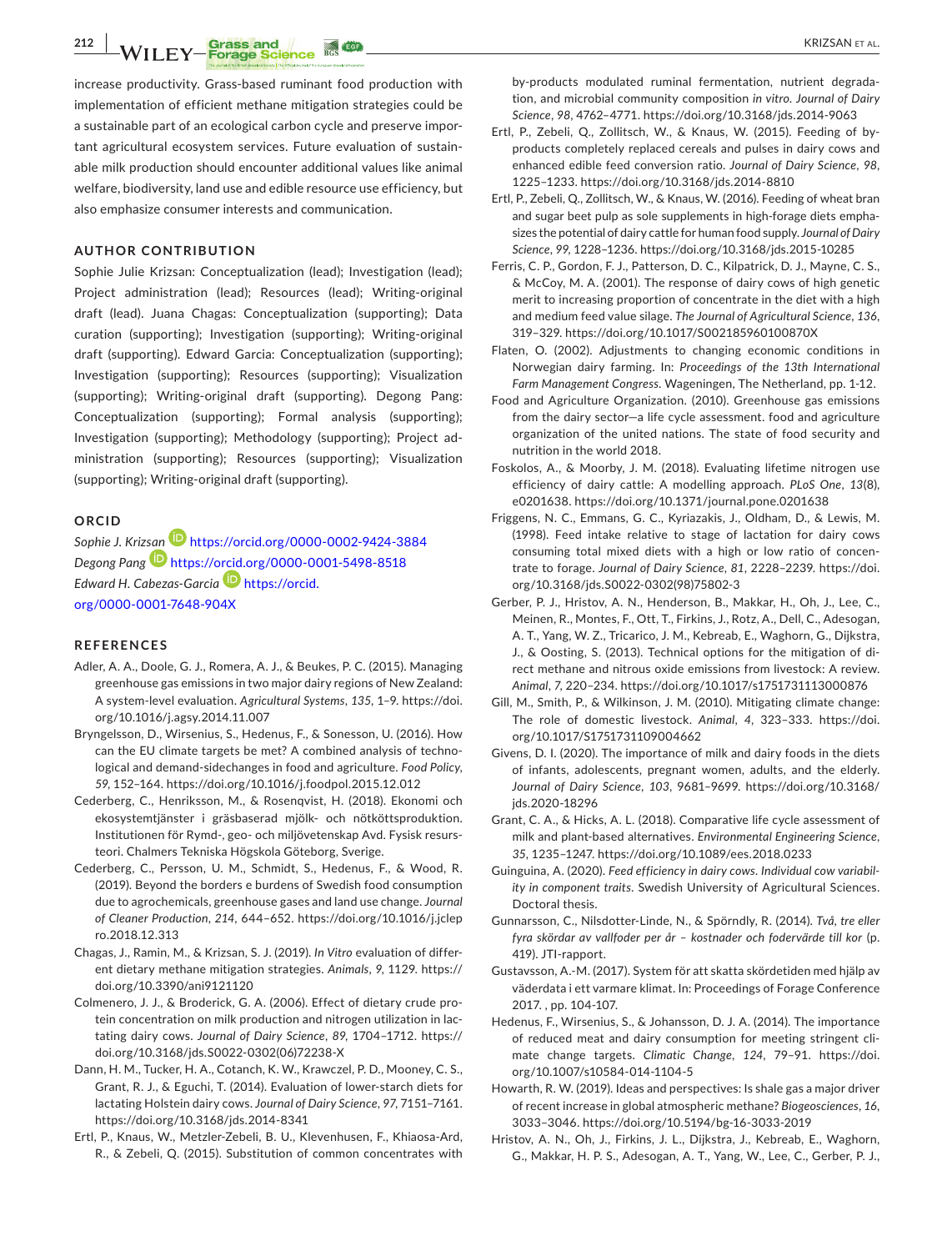**EXIZSAN ET AL.** *CRASS and CRASS and CRASS and* **<b>***CRASS and CRASS and CRASS and CRASS and CRASS and CRASS and CRASS and CRASS and CRASS and CRASS and CRASS and CRASS an* 

Henderson, B., & Tricarico, J. M. (2013). Mitigation of methane and nitrous oxide emissions from animal operations: I. A review of enteric methane mitigation options. *Journal of Animal Science*, *91*, 5045– 5064. <https://doi.org/10.2527/jas.2013-6583>

- Huhtanen, P. (1994) Forage influences on milk composition. In: Proceedings of Nova Scotia Forage Conference; Forage: Seeding to feeding. The Nova Scotia Forage Council, Dartmouth, N.S., Can, pp. 144–162.
- Huhtanen, P., Nousiainen, J., Khalili, H., Jaakkola, S., & Heikkilä, T. (2003). Relationships between silage fermentation characteristics and milk production parameters: Analyses of literature data. *Livestock Production Science*, *81*, 57–73. [https://doi.org/10.1016/S0301-6226\(02\)00195-1](https://doi.org/10.1016/S0301-6226(02)00195-1)
- Huhtanen, P., Nousiainen, J., & Rinne, M. (2006). Recent developments in forage evaluation with special references to practical applications. *Agricultural and Food Science*, *15*, 293–323.
- Huhtanen, P., Rinne, M., Mäntysaari, P., & Nousiainen, J. (2011). Integration of the effects of animal and dietary factors on total dry matter intake of dairy cows fed silage-based diets. *Animal*, *5*, 691– 702. <https://doi.org/10.1017/S1751731110002363>
- Huhtanen, P., Rinne, M., & Nousiainen, J. (2007). Evaluation of the factors affecting silage intake of dairy cows: A revision of the relative silage dry-matter intake index. *Animal*, *1*, 758–770. [https://doi.](https://doi.org/10.1017/S175173110773673X) [org/10.1017/S175173110773673X](https://doi.org/10.1017/S175173110773673X)
- Huhtanen, P., Südekum, K.-H., Nousiainen, J., & Shingfield, K. (2010) Forage conservation, feeding value and milk quality. In: H. Schnyder, J. Isselstein, F. Taube, K. Auerswald, J. Schellberg, M. Wachendorf, A. Herrmann, M. Gierus, N. Wrage & A. Hopkins (Eds.), *Grassland in a changing world*. Grassl. Sci. Europe (Vol. *15*, pp. 379–400).
- Hynes, D. M., Stergiadis, S., Gordon, A., & Yan, T. (2016). Effects of crude protein level in concentrate supplements on animal performance and nitrogen utilization of lactating dairy cows fed fresh-cut perennial grass. *Journal Dairy Science*, *99*, 8111–8120. [https://doi.org/10.3168/](https://doi.org/10.3168/jds.2016-11110) [jds.2016-11110](https://doi.org/10.3168/jds.2016-11110)
- Intergovernmental Panel on Climate Change. (2007) Working group III. Climate change 2007: Mitigation of climate change.
- IVA. (2019). Så klarar det svenska jordbruket klimatmålen. [https://www.](https://www.iva.se/publicerat/ny-rapport-fran-iva-sa-klarar-det-svenska-jordbruket-klimatmalen/) [iva.se/publicerat/ny-rapport-fran-iva-sa-klarar-det-svenska-jordb](https://www.iva.se/publicerat/ny-rapport-fran-iva-sa-klarar-det-svenska-jordbruket-klimatmalen/) [ruket-klimatmalen/](https://www.iva.se/publicerat/ny-rapport-fran-iva-sa-klarar-det-svenska-jordbruket-klimatmalen/)
- Kidane, A., Øverland, M., Mydland, L. T., & Prestløkken, E. (2018). Interaction between feed use efficiency and level of dietary crude protein on enteric methane emission and apparent nitrogen use efficiency with Norwegian Red dairy cows. *Journal of Animal Science*, *96*, 3967–3982.<https://doi.org/10.1093/jas/sky256>
- Krizsan, S. J., Nyholm, L., Nousiainen, J., Südekum, K.-H., & Huhtanen, P. (2012). Comparison of in vitro and in situ methods in evaluation of forage in vivo organic matter digestibility in ruminants. *Journal of Animal Science*, *90*, 3162–3173.<https://doi.org/10.2527/jas.2011-4347>
- Krizsan, S. J., & Randby, Å. T. (2007). The effect of fermentation quality on the voluntary intake of grass silage by growing cattle fed silage as sole feed. *Journal of Animal Science*, *85*, 984–996. [https://doi.](https://doi.org/10.2527/jas.2005-587) [org/10.2527/jas.2005-587](https://doi.org/10.2527/jas.2005-587)
- Krizsan, S. J., Rinne, M., Nyholm, L., & Huhtanen, P. (2015). New recommendations for the ruminal in situ determination of indigestible neutral detergent fibre. *Animal Feed Science and Technology*, *205*, 31–41. <https://doi.org/10.1016/j.anifeedsci.2015.04.008>
- Krizsan, S. J., Sairanen, A., Höjer, A., & Huhtanen, P. (2014). Evaluation of different feed intake models for dairy cows. *Journal of Dairy Science*, *97*, 2387–2397. <https://doi.org/10.3168/jds.2013-7561>
- Machado, L., Magnusson, M., Paul, N. A., Kinley, R., de Nys, R., & Tomkins, N. (2016). Dose-response effects of *Asparagopsis taxiformis* and *Oedogonium* sp. on *in vitro* fermentation and methane production. *Journal of Applied Phycology*, *28*, 1443–1452. [https://doi.](https://doi.org/10.1007/s10811-015-0639-9) [org/10.1007/s10811-015-0639-9](https://doi.org/10.1007/s10811-015-0639-9)
- Martinsson, K., & Ericson, L.. (2010) Skördesystem i vall. Slutrapport SLF projekt (H0541203). [http://www.lantbruksforskning.se/projektban](http://www.lantbruksforskning.se/projektbanken/) [ken/](http://www.lantbruksforskning.se/projektbanken/)
- Mertens, D. R. (1994). Regulation of forage intake. In G. C. Fahey Jr (Ed.), *Forage quality, evaluation, and utilization* (pp. 450–493). American Society of Agronomy, Inc., Crop Science Society of America, Inc., and Soil Science Society of America, Inc.
- Nousiainen, J., Ahvenjärvi, S., Rinne, M., Hellämäki, M., & Huhtanen, P. (2004). Prediction of indigestible cell wall fraction of grass silage by near infrared reflectance spectroscopy. *Animal Feed Science and Technology*, *115*, 295–311. [https://doi.org/10.1016/j.anife](https://doi.org/10.1016/j.anifeedsci.2004.03.004) [edsci.2004.03.004](https://doi.org/10.1016/j.anifeedsci.2004.03.004)
- Pang, D. (2018). Improved utilization of grass silage in milk production. Swedish University of Agricultural Sciences. Doctoral thesis.
- Pang, D., Krizsan, S. J., Nousiainen, J., Sairanen, A., & Huhtanen, P. (2019). Modelling feed intake and milk yield responses with different grass ley harvesting strategies. *Grass Forage Science*, *74*, 509–524. [https://](https://doi.org/10.1111/gfs.12425) [doi.org/10.1111/gfs.12425](https://doi.org/10.1111/gfs.12425)
- Pang, D., Yan, T., Trevisi, E., & Krizsan, S. J. (2018). Effect of grain- or byproduct-based concentrate fed with early or late harvested first-cut grass silage on dairy cow performance. *Journal of Dairy Science*, *101*, 7133–7145. <https://doi.org/10.3168/jds.2018-14449>
- Powell, J. M., MacLeod, M., Vellinga, T. V., Opio, C., Falcucci, A., Tempio, G., Steinfeld, H., & Gerber, P. (2013). Feed-milk-manure nitrogen relationships in global dairy production systems. *Livestock Science*, *152*, 261–272. <https://doi.org/10.1016/j.livsci.2013.01.001>
- Prusty, S., Sontakke, U., & Kundu, S. (2014). Methane and nitrous oxide emission from livestock manure. *African Journal Biotechnology*, *13*, 4200–4207. <https://doi.org/10.5897/AJB2014.14073>
- Randby, A. T., Weisbjerg, M. R., Nørgaard, P., & Heringstad, B. (2012). Early lactation feed intake and milk yield responses of dairy cows offered grass silages harvested at early maturity stages. *Journal Dairy Science*, *95*, 304–317.<https://doi.org/10.3168/jds.2011-4454>
- Regeringskansliet. (2017). En livsmedelsstrategi för Sverige fler jobb och hållbar tillväxt i hela landet. Prop. 2016/17:104. Available online: [https://www.regeringen.se/rattsliga-dokument/propositio](https://www.regeringen.se/rattsliga-dokument/proposition/2017/01/prop.-201617104/) [n/2017/01/prop.-201617104/](https://www.regeringen.se/rattsliga-dokument/proposition/2017/01/prop.-201617104/) (accessed on 19 March 2020)
- Rinne M. (2000) Influence of the timing of the harvest of primary growth grass growth on herbage quality and subsequent digestion and performance in the ruminant animal. Helsinki University Press, Helsinki (2000). Academic dissertation. Department of Animal Science: University of Helsinki.
- Rinne, M., Jaakkola, S., Kaustell, K., Heikkila, T., & Huhtanen, P. (1999). Silages harvested at different stages of grass growth v. concentrate foods as energy and protein sources in milk production. *Animal Science*, *69*, 251–263.<https://doi.org/10.1017/S1357729800051286>
- Sairanen, A., Palmio, A., & Rinne, M. (2016). Milk production potential of regrowth grass silages. In: *The multiple roles of grassland in the European bio economy*. (pp. 379–381). Proceedings of the 26th General Meeting of the European Grassland Federation Trondheim, Nor
- Schader, C., Muller, A., Scialabba, E.-H., Hecht, J., Isensee, A., Erb, K.-H., Smith, P., Makkar, P. S. H., Klocke, P., Leiber, F., Schwegler, P., Stolze, M., & Niggli, U. (2015). Impacts of feeding less food-competing feedstuffs to livestock on global food system sustainability. *Journal of the Royal Society Interface*, *12*, 20150891. [https://doi.org/10.1098/](https://doi.org/10.1098/rsif.2015.0891) [rsif.2015.0891](https://doi.org/10.1098/rsif.2015.0891)
- Smedman, A., Lindmark-Månsson, H., Drewnowski, A., & Modin Edman, A.-K. (2010). Nutrient density of beverages in relation to climate impact. *Food & Nutrition Research*, *54*(1), 5170. [https://doi.org/10.3402/](https://doi.org/10.3402/fnr.v54i0.5170) [fnr.v54i0.5170](https://doi.org/10.3402/fnr.v54i0.5170)
- Smith, P., Haberl, H., Popp, A., Erb, K., Lauk, C., Harper, R., Tubiello, F. N., de Siqueira Pinto, A., Jafari, M., Sohi, S., Masera, O., Bötcher, H., Berndes, G., Bustamante, M., Ahammad, H., Clark, H., Dong, H., Elsiddig, E. A., Mbow, C., … Rose, S. (2013). How much land based greenhouse gas mitigation can be achieved without compromising food security and environmental goals? *Global Change Biology*, *19*, 2285–2302. <https://doi.org/10.1111/gcb.12160>